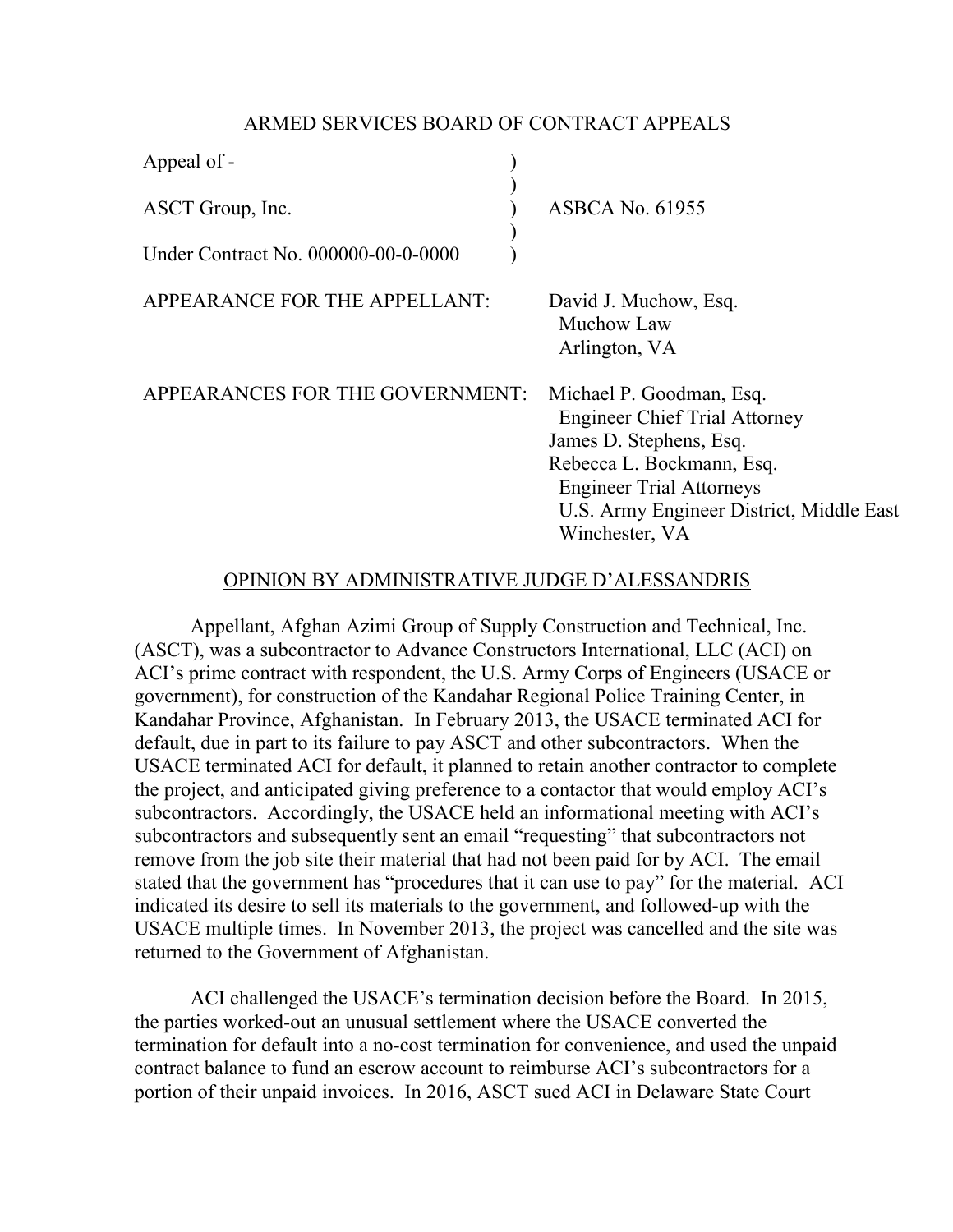seeking \$2.8 million. ASCT obtained a judgment against ACI but ultimately settled the dispute for a \$430,000 payment from ACI, that was reimbursed by the escrow account. ASCT's settlement with ACI contains a carveout purporting to exempt from the release ASCT's claims against the USACE.

 In 2018, ASCT filed a claim with the USACE asserting entitlement of \$1,898,835.40 for its material, security and warehousing expenses, construction equipment, and attorney fees. ASCT asserted that the contracting officer's oral statements in the meeting, and the email requesting that subcontractors not remove their material, were an offer by the government to purchase ASCT's material and equipment, and that ASCT accepted the offer by performance, creating an implied-in-fact contract. The contracting officer awarded ASCT \$78,936 based on a finding that an implied-in-fact contract "might be interpreted to exist," but that the scope of the implied-in-fact contract was only for storage of material from the February 2013 email until November 2013 when the project was cancelled. We review the appeal *de novo* and hold that ASCT has not demonstrated the existence of an implied-in-fact contract, and deny the appeal.

### FINDINGS OF FACT

## **A. The Contract and Subcontract**

 $\overline{a}$ 

 On March 31, 2011, the government entered into Contract No. W5J9LE-11-C-0020 with ACI, for the construction of a regional police training facility in Kandahar Province, Afghanistan (R4, tab 30 at 2). Notably, the contract waived the bonding requirements normally contained in government construction projects (tr. 207-08).<sup>[1](#page-1-0)</sup> The waiver was in response to contractors experiencing difficulty in obtaining bonding for contracts being performed in a war zone (*id.* at 208). The policy permitting waiver of the bonding requirements has since been revoked (*id.*). However, absent a payment bond, there was not a surety to step-in and pay the subcontractors in the event, as was the case here, that the prime contractor failed to pay its subcontractors.

 On or about January 8, 2012, ACI entered into a subcontract agreement with ASCT, a small family-owned business (R4, tab 4, tr. 19). Pursuant to the subcontract, ASCT would be paid \$5,322,065 for construction of the project's dining facility (DFAC), the DFAC's dry storage, four classroom facilities, and a latrine facility (R4, tab 4 at 1-2). ACI was to pay ASCT according to an approved schedule of values (*id.*; tr. 91-92), with ASCT required to submit a schedule of values with its requests for payment (R4, tab 4 at 6). ACI paid ASCT \$2,607,848 prior to the project's termination, leaving a remaining balance of \$2,714,217 on the subcontract (R4, tab 44 at 1). ASCT

<span id="page-1-0"></span><sup>1</sup> *See Assist Consultants*, *Inc.*, ASBCA Nos. 61525, 62090, 21-1 BCA ¶ 37,850 for an example of an Afghan contractor being unable to meet the bonding requirements.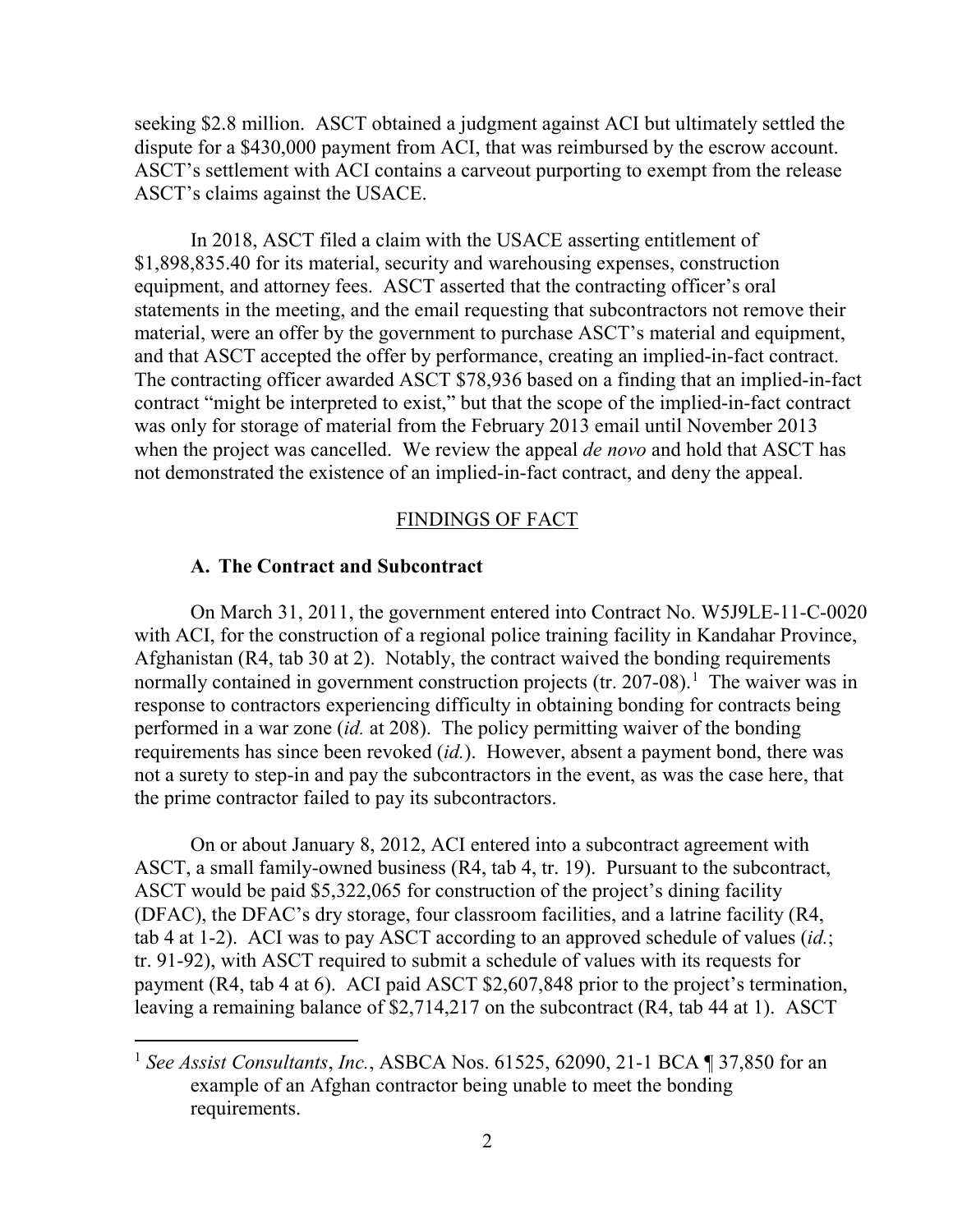purchased all the materials and equipment at issue in this litigation as a part of its performance under the subcontract (tr. 117).

#### **B. USACE's Termination of ACI for Default**

In late 2012, ACI's subcontractors notified the government that ACI was not paying them (R4, tab 30 at 2; tr. 154-55). ASCT alleges that ACI stopped paying it in October of 2012 (tr. 38, 92, 154-55). ASCT stopped performing on the project on December 17, 2012 (tr. 38-39, 172-73). In the weeks that followed, the USACE investigated the allegations of ACI's subcontractors, and took action after concluding that ACI was not paying its subcontractors (tr. 155-58). The government began to withhold retainage from ACI on the contract both due to ACI's failure to make progress on the project, and because it believed ACI had made misrepresentations on its progress payment certifications relating to subcontractor payments (*id*.; R4, tab 30 at 1, 3, 6-7; and FAR 52.232-27, Prompt Payment for Construction Contracts (JAN 2017)). In particular, the government rejected ACI Pay Request No. 22 outright "due to concerns regarding payment to subcontractors" (R4, tab 30 at 7; tr. 155-57). In total, the government withheld \$2,506,615.09 from ACI's progress payments over this issue (R4, tab 31 at 1). The government decided to terminate ACI for default in part due to its failure to pay its subcontractors on the contract (R4, tab 30 at 8-10; tr. 158-64).

On February 14, 2013, the government held an informational meeting for ACI's subcontractors at a government construction office (tr. 188, 191-94). The government notified the project's subcontractors of its intention to terminate ACI, informed the subcontractors of the next steps in the reprocurement process, and inquired whether the subcontractors were interested in working for the replacement contractor, or in selling their materials (tr. 90-91, 185-89). Additionally, the government instructed ASCT not to deliver any more materials to the project site (tr. 91).

ASCT's Vice President, Mr. Abdul Azimi, testified that, at the February 14, 2013 meeting, Mr. Boddie, the contracting officer, "promised that [the USACE] had procedures that they will [use to] pay for the materials directly" (tr. 48). ASCT additionally submitted affidavits from three other individuals who attended the February 14, 2013 meeting, each with similar wording, and each dated February 25, 2021, more than eight years after the meeting. Mr. R. Mohammad, the CEO of Bilal Adil Construction Co., another subcontractor to ACI on the project, stated that Mr. Boddie "clearly promised the subcontractors attending, that there was a process from USACE for recovery of funds expended by the subcontractors to date for materials and equipment that were purchased for the subject contract; and for continuing to provide security, and that we would be paid for all the project related expenses incurred" (R4, tab 50 at 1-2). Mr. Ismat Ullah Samadee, the former President of Sadiq Noor Construction Company, another subcontractor to ACI on the project, states that Mr. Boddie "promised, in no uncertain terms, that there was a process for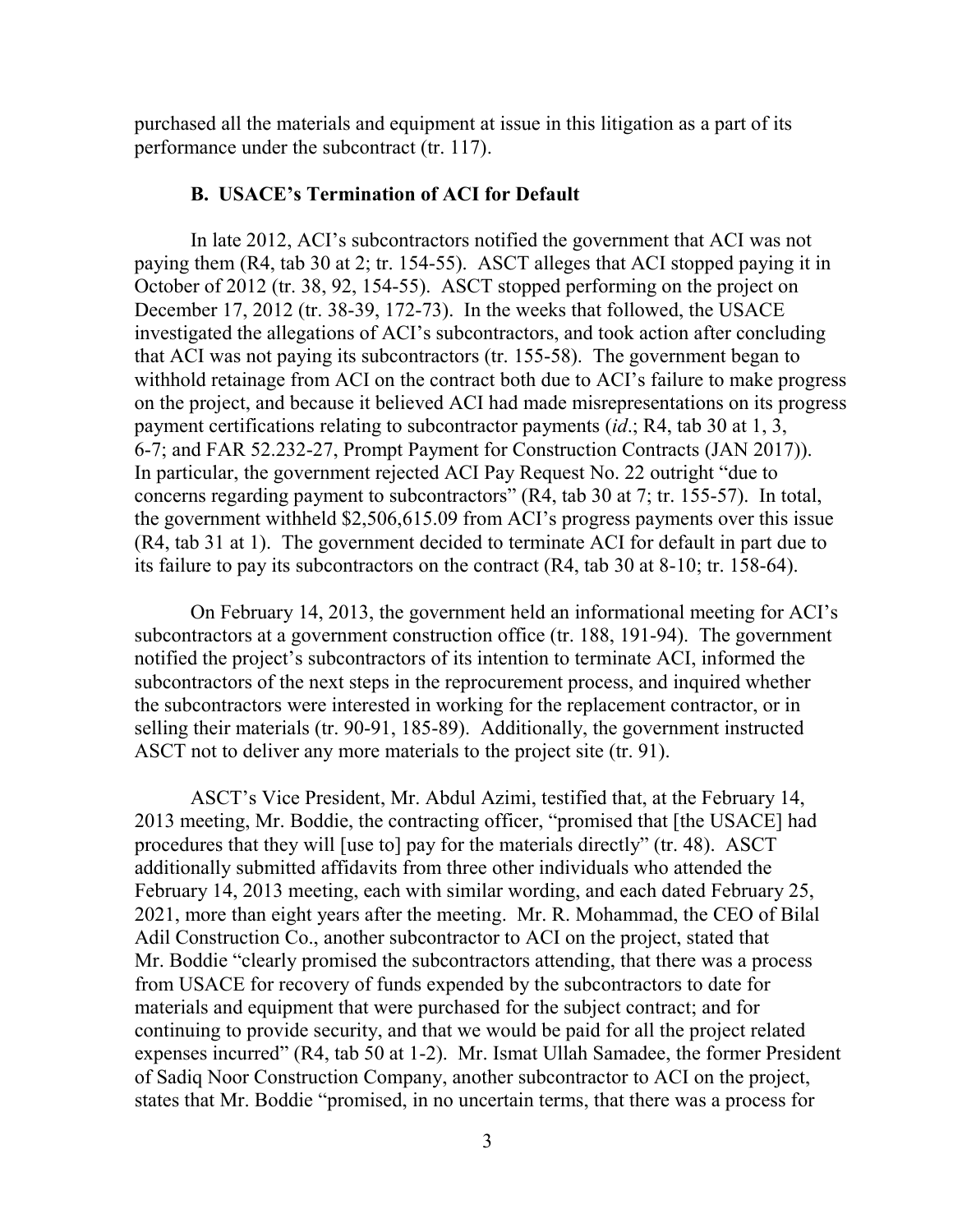recovery of funds expended by the subcontractors to date for materials and equipment; and for continuing to provide security, and that we would be paid for all of that" (R4, tab 51 at 1-2). Mr. Mohammad Azimi, a partner in ASCT and the project manager, stated that Mr. Boddie "clearly promised that there was a process for recovery directly from USACE for the costs incurred by the subcontractors for materials and equipment procured for the subject contract; and for continuing to provide security" (R4, tab 52 at 1-2).

Conversely, Mr. Boddie testified that, at the meeting, he stated "that there was a process where the Government could buy the material . . . [a]nd use it, especially the long lead items and such that were onsite . . . [and] hand that over to a new contractor as Government furnished material" (tr. 188-89). Mr. Boddie further explained that his statements at the meeting were an "explanation of potential of what we could do" (tr. 195).

There is no transcription or recording of the meeting in the record. Mr. Azimi testified that he and the other subcontractors were not permitted to bring any electronics through security, but that they were informed that the meeting was being recorded (tr. 45-47). Mr. Boddie testified that electronics would have been collected as a security measure and that he was aware that there was supposed to be a recording of the meeting, but that it was not done at his request (tr. 227-28).

On February 17, 2013, ASCT sent copies of its unpaid invoices to the government by email[2](#page-3-0) (R4, tab 19 at 1). On February 19, 2013, the government terminated ACI for default (R4, tab 30 at 1). In its termination decision, the government instructed ACI to "[s]top all work, make no further shipments, and place no further orders," except for authorized work-in-progress or materials it wanted for itself (*id*. at 10-11). ACI appealed the government's termination for default decision to the ASBCA in No. 58604 (R4, tab 31 at 1; tr. 166). At the time of the termination, ASCT claimed ACI owed it \$1,246,570.09 for its October, November, and December 2012 invoices (R4, tab 26 at 1; tr. 92).

## **C. Post-Termination Communication with ACI's Subcontractors**

On February 25, 2013, the government sent an email to ACI's subcontractors, including ASCT, that summarized the information provided at the February 14, 2013 meeting (R4, tab 8; tr. 194-96). The email stated in relevant part:

> USACE has now begun the process of selecting a new prime contractor to complete the RPTC

<span id="page-3-0"></span><sup>&</sup>lt;sup>2</sup> Although the invoices are not included with the email at R4, tab 19, the invoices are in the record at R4, tab 45 (tr. 221)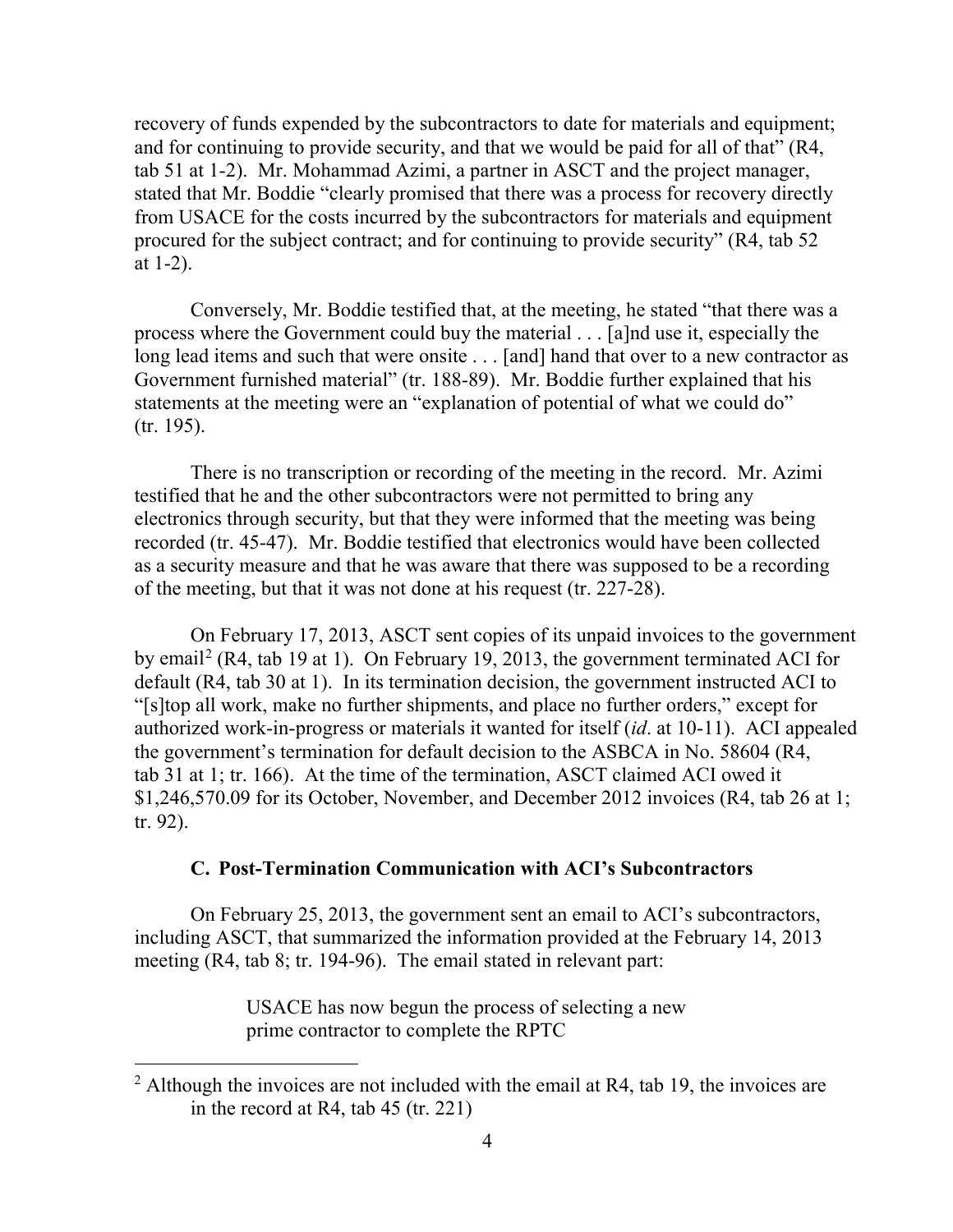project. . . . When USACE selects the new prime contractor, it will give preference to potential prime contractors that promise to award subcontracts to the companies that formerly had subcontracts under ACI. . . .

In the meantime, USACE wants to be sure that activity continues at the construction site during the time it takes to choose the new prime contractor. USACE has decided to work with one of ACI's former subcontractors, Areyana Group, to have it be the prime contractor for a limited amount of work over the next 3 months. . . . The details of that short-term contract will be announced to this group as soon as it is finalized. . . .

Regarding your own company's materials that are on site but were never paid for by ACI, we request that you do not remove them. As I explained in our meeting on 14 February, USACE has procedures that it can use to pay you for those materials so that they can be used to finish building the project. Please contact me if you are interested in selling those materials to USACE.

(R4, tab 8 at 1-2). Mr. Azimi testified that the email was consistent with the oral statements at the February 14, 2013 meeting (tr. 49-50, 95-96) and Mr. Boddie similarly confirmed that the email was consistent with his statements at the meeting (tr. 195-96).

Based on the record before us, we find that Mr. Boddie's statements at the February 14, 2013 meeting are consistent with the February 25, 2013 email summary of the meeting, and find that Mr. Boddie's statements, did not constitute an offer to purchase ASCT's material or equipment, or to compensate ASCT for its storage expenses. ASCT's witness testimony at the hearing, and declarations, are not consistent with the contemporaneous email summary.

On March 14, 2013, ASCT responded to the contracting officer, stating "as we owe most of the suppliers now for the procured materials, it would be of our mutual benefit to sell you our procured materials for your future plans. And it would be our pleasure to know how long will it take for the process, and what you would require us to send you" (R4, tab 9 at 3). The government responded that same day indicating that its Local National Quality Assurance (LNQA) representatives would inventory the property (R4, tab 9 at 3). On March 20, 2013, after an exchange of emails concerning the nature of the materials and questions from ASCT about how long the process would take, a government representative informed Mr. Abdul Mateen Azimi, ASCT's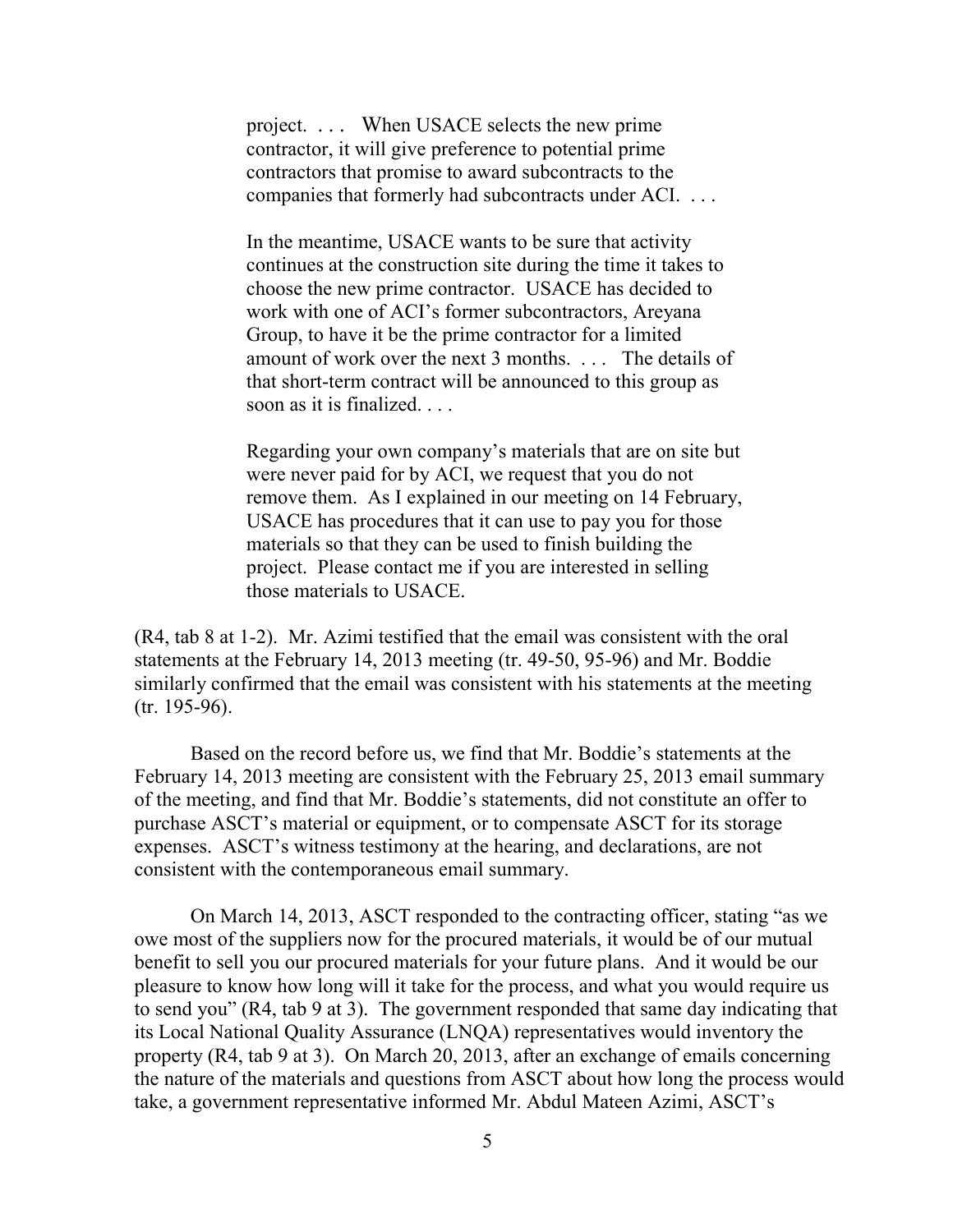Vice-President, that he did not "know how long the process will take," that it was "for the contracting officer to take action on," and that the government would "eventually (I think) process the stored materials for payment but the Contracting Officer is running the show." (*id*. at 2). On March 25, 2013, ASCT sent an email to the government contracting officer, Mr. Edward Boddie, stating:

> As was requested from your side by email, and agreed in the meeting, it was stated that the procured material for this project that are not billed to ACI will be paid by USACE.

The lists were sent to your attention for the material we had procured for our project, that are not billed to ACI.

But neither a positive nor negative response have been clarified from your side for the procurements payment and processing.

So please let us know, if these materials will be procured by USACE and paid to us or not?

(*id* at 1). There is no record of the government contracting officer ever replying to this email. ASCT's own witness testified that ASCT understood there were additional steps in the process toward reaching an agreement relating to the material (tr. 106-11).

On June 19, 2013, the District Engineer of the Afghanistan Engineer District- South, COL Vincent V. Quarles, furnished a copy of a letter to ASCT, in which he explained to another ACI subcontractor that, although he understood the passage of time relating to the progress of reprocuring the project was financially problematic, "the needs of the end-user of the facility have been changing as the conditions on the ground change" (R4, tab 10 at 2). On June 26, 2013, the government contracting officer provided a presentation to the former ACI subcontractors, in which he stated:

- A. The needs of the Afghan National Police have changed. As a result, the ANP now needs fewer buildings of each type.
- B. Because of these changes, USACE will be re-starting the selection of a new prime contractor for the RPTC project.

\*\*\*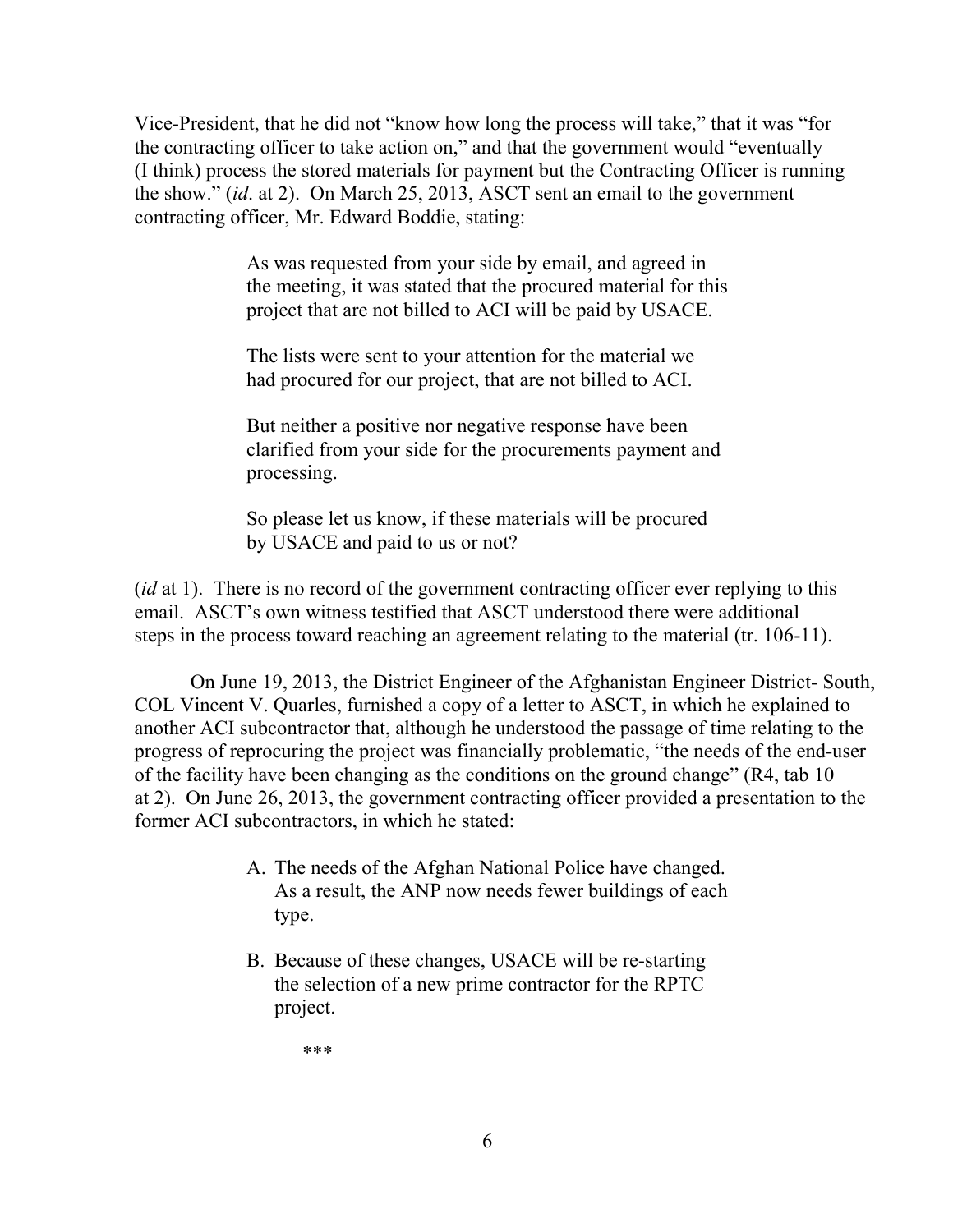2. The old RFP has been canceled, and a new RFP will be issued.

\*\*\*

- A. As explained during the February meeting, there is an opportunity for the subcontractors to have the materials they purchased for the original contract be used in the new contract.
- B. To take advantage of the opportunity, former ACI subcontractors must provide the contracting officer with documentation that proves that materials were purchased for the ACI prime contract, and not paid for by ACI.
	- 1. USACE needs copies of invoices.
	- 2. If materials are still on site, USACE also needs photographs showing the quantity of materials and their current location.
- C. If a former ACI subcontractor wants to remove the company's materials from the RPTC site, the company has to provide acceptable proof of ownership, and then USACE will make arrangements to give the company access to the site to remove the materials.

(R4, tab 11 at 1). ASCT understood that if it wanted to remove its materials from the project it was free to do so as long as it could prove its ownership to the materials (tr. 111-13).

On July 15, 2013, ASCT sent an email to the contracting officer, referencing prior contact between the parties, providing a spreadsheet detailing \$907,612.51 in procured materials<sup>[3](#page-6-0)</sup> (R4, tab 12 at 2, 4-5). At no point did the government's contracting officer believe that he made an offer to purchase materials from ACI's subcontractors (tr. 174-75). On November 23, 2013, the contracting officer sent a letter to one of ACI's subcontractors informing the company that the government had cancelled the solicitation relating to the project's reprocurement, that the requirement was also cancelled, and would no longer be executed by the USACE (R4, tab 13 at 3). ASCT

<span id="page-6-0"></span><sup>&</sup>lt;sup>3</sup> Once again, the document at Rule 4, tab 12 does not contain any attachments; however, the attachments are located at Rule 4, tabs 20-24.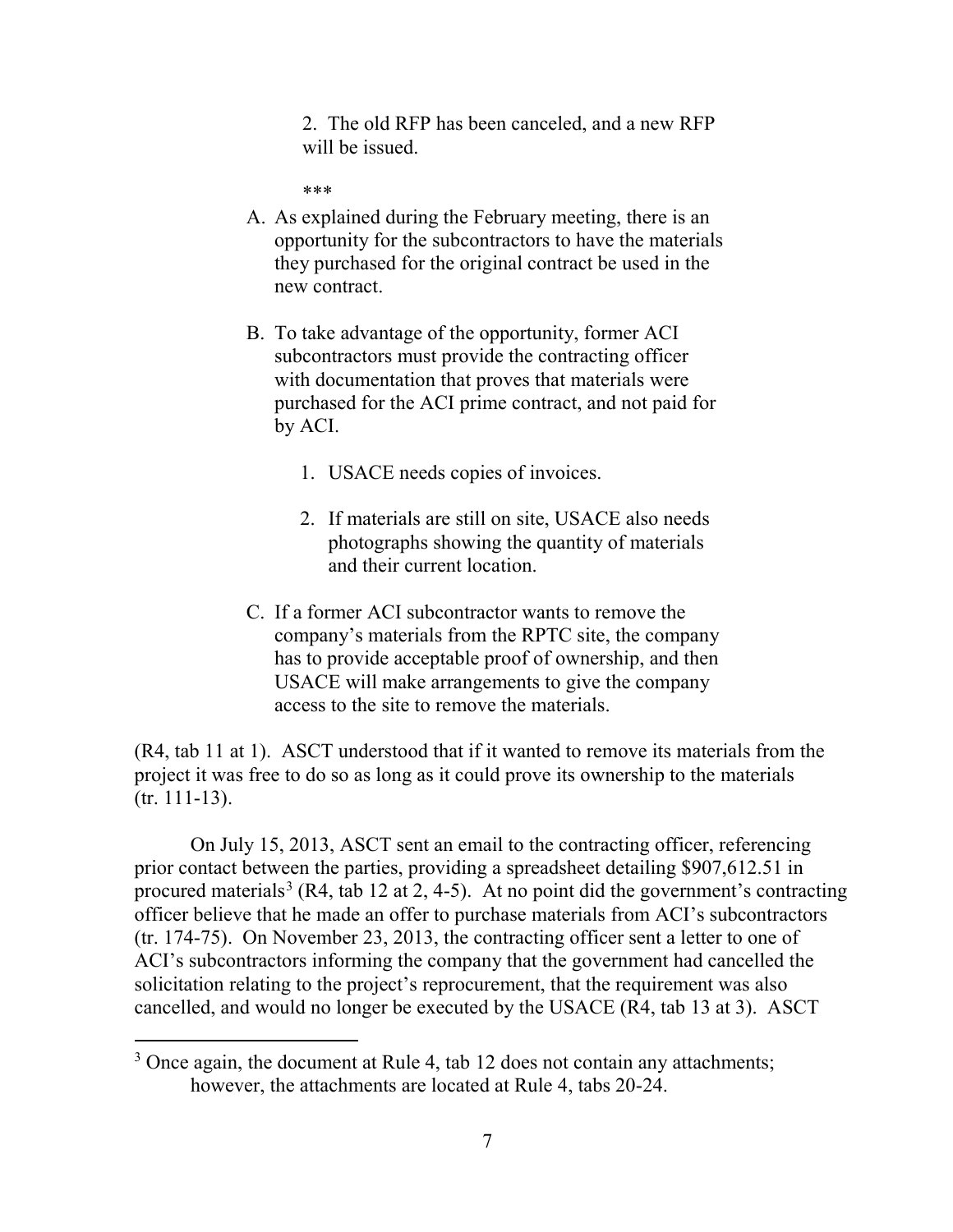received this letter on November 27, 2013 (*id.*, at 1). ASCT sent an email to Navy Commander Keith Jensen on November 28, 2013, acknowledging the reprocurement's cancellation, and asserting that it had not removed its materials, and had incurred security and warehousing expenses based on the government's promise to procure the materials (R4, tab 14 at 3-4). Commander Jensen responded on December 1, 2013, by referring ASCT to the Government of Afghanistan (*id.* at 2). ASCT contacted Commander Jensen on December 5, 2013, and on December 14, 2013, again asserting a USACE promise to procure ASCT's materials (*id.* at 1-2). Since taking control of the construction site, the Government of Afghanistan has not permitted ASCT to remove its materials from the site (tr. 62).

In a May 18, 2014 email, ASCT's then counsel, Sher Saeedi, contacted Lieutenant Colonel Gary Davis, the District Chief of Contacting, seeking to "resolve this issue in an amicable way" (R4, tab 16 at 4). Mr. Saeedi's email asserted that ASCT had been "left in a limbo by USACE with assurances of purchase of the goods at the site" (*id.*). That same day, LTC Davis, informed ASCT that an agreement to pay it for materials or material storage was "not allowed," because the government was not in a contract with ASCT (*id.* at 3). In a May 27, 2014 email, Mr. Saeedi asserted that ASCT had decided not to remove its materials, and had incurred additional security costs, based on USACE's assurances (*id.* at 2). Mr. Saeedi again contacted LTC Davis on June 9, 2014, stating that he had not heard back from the government and requesting a response (*id.* at 1).

### **D. ACI's Appeal of the USACE Termination for Default**

Mr. Edward Boddie, the contracting officer involved in the decision to terminate ACI for default and ultimately to settle ASBCA No. 58604, testified that he only settled the appeal to ensure that the progress payments withheld by the USACE could be used to compensate subcontractors unpaid by ACI (tr. 168-69). The government used the full amount of the termination litigation settlement (\$2,206,615.09) to fund a trust account that was used exclusively to ensure ACI reimbursed its subcontractors, including ASCT, less certain legal and administrative fees it had incurred during the litigation (tr. 169-71; R4, tab 31 at 2-4). Mr. Boddie did not wish to pay ACI directly, out of an abundance of concern regarding ACI's prior nonpayment issues (tr. 168-69). In exchange for this arrangement, ACI and the government agreed to a no-cost termination for convenience (tr. 171-72). ACI received no direct compensation from the settlement-established trust account, only reimbursement after it paid other parties (tr. 170-71).

### **E. ASCT Brings Suit Against ACI in Delaware State Court**

ASCT asserts that its remaining balance on the subcontract was \$2,714,217 (R4, tab 44 at 1). Due to ACI's default on the contract ASCT never completed the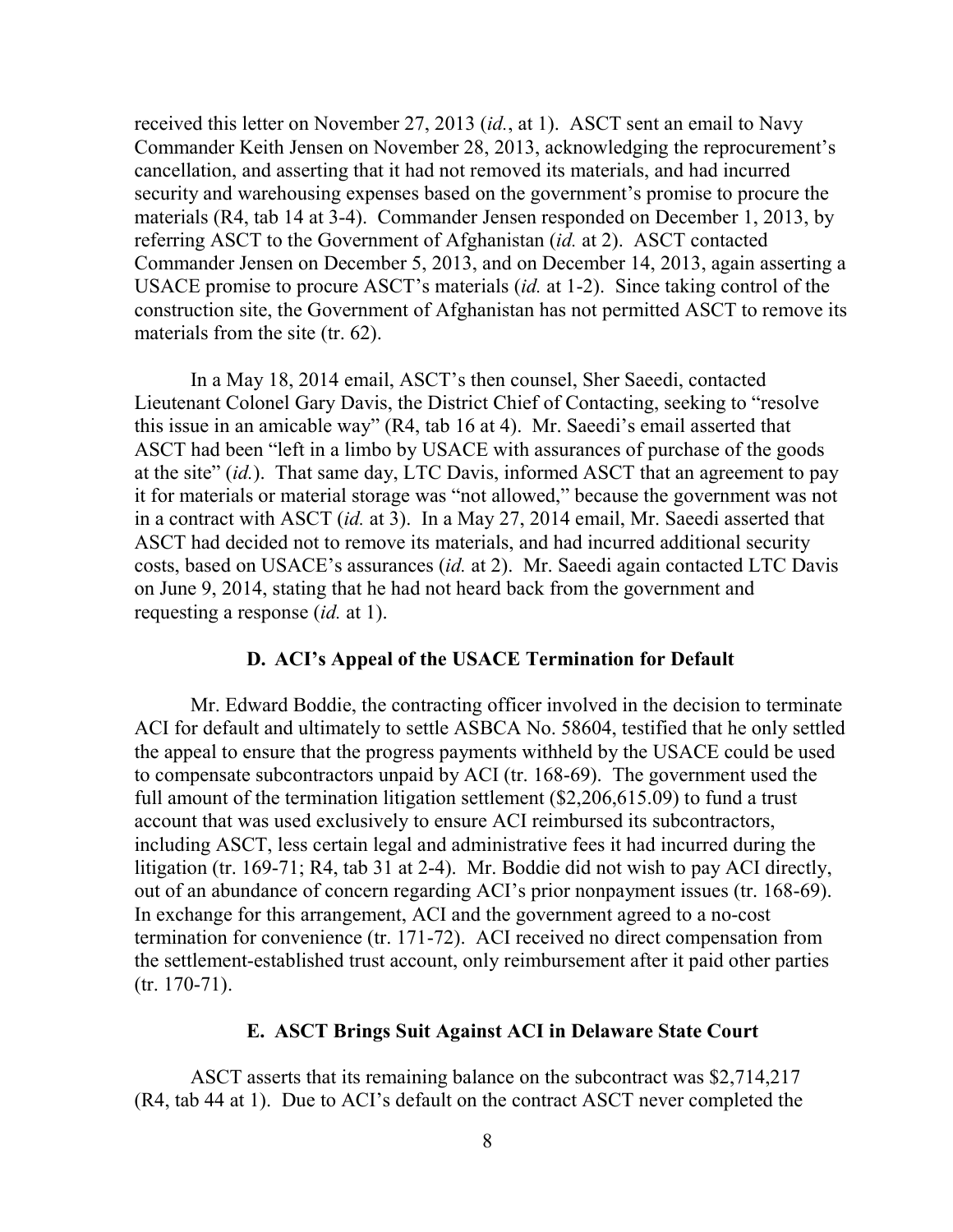subcontract, and at the time of the termination ASCT asserted that it was owed \$1,246,570.09 by ACI (R4, tab 26 at 1; tr. 92). In 2016, ASCT sued ACI in Delaware Superior Court for \$2,838,360.52, and obtained a judgment in the amount of \$2,838,610.52 (R4, tab 27 at 1). ASCT entered into a settlement with ACI regarding this litigation, and obtained \$430,000 from ACI, an amount financed by the trust account created by the government's settlement agreement with ACI relating to their default termination litigation (R4, tab 6 at 1-2; tr. 70, 169-71; R4, tab 31 at 2-4). As a part of its resolution of its litigation with ACI, ASCT executed a release of claims discharging its right to pursue ACI further under the subcontract (R4, tab 6 at 1). However, the release included a purported carve-out for ASCT's potential claim against the USACE, authorizing ASCT to pursue "any equitable adjustment claim(s), as well as any claim(s) based on quantum meruit, estoppel or other legal theories . . . in connection with, materials purchased by ASCT in connection with the RPT Project or their diminution in value, as well as related storage, security and other costs and expenses" (*id.*).

# **F. ASCT Offers to Sell Materials to Government and then Files a Claim**

On April 10, 2017, ASCT's prior legal counsel, David Felice, sent an email to the government, stating that "I am writing to gauge the Corps' interest in purchasing the materials ASCT maintains on the project site and to reimburse ASCT for expenses related to maintaining and securing the materials for the past several years" (R4, tab 32 at 1). On June 8, 2017, Mr. Felice again contacted the government, writing "[m]y client would like to know if the USACE intends to negotiate a resolution to this matter or not" (R4, tab 17 at 1). The government did not express any interest in purchasing the materials or reimbursing ASCT for expenses (tr. 75-76).

On June 27, 2018, ASCT filed a certified claim seeking \$1,898,835.40, comprised of \$886,890.09 for materials; \$463,329.45 for security and warehousing expenses; \$200,130 for accommodations and a camping facility; \$277,064.24 for construction equipment; and \$71,421.62 for attorney's fees (R4, tab 3 at 12). [4](#page-8-0) ASCT's claim asserts that the USACE's request that ASCT not remove its materials created an implied-in-fact contract whereby the government would directly compensate ASCT for its materials and, since the government never rescinded these instructions, ASCT was also entitled to be compensated for its storage costs to present (*id.* at 11). The USACE

<span id="page-8-0"></span><sup>&</sup>lt;sup>4</sup> ASCT's claim asserts that it is based on implied-in-fact contracts with the USACE (R4, tab 3 at 7). However, ASCT asserts that there are other legal bases which may apply, including a unilateral contract, "*quantum meruit . . .*, *quantum valebant* . . . unjust enrichment, promissory estoppel, implied-in-law contracts, conversion, and taking of property without just compensation under the Fifth Amendment" (*id.* at 9-10).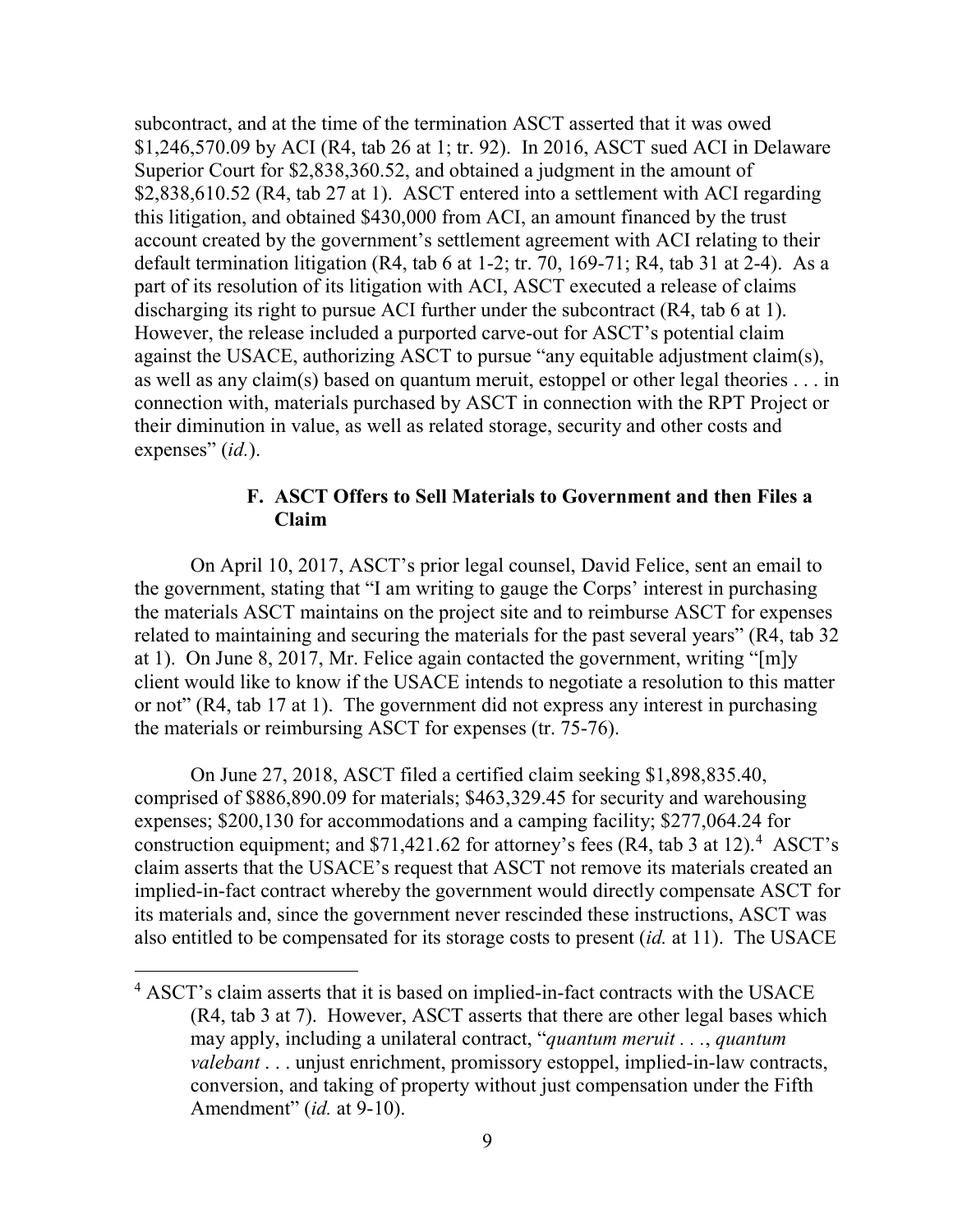contracting officer issued her final decision on October 31, 2018, finding partial merit in ASCT's claim (R4, tab 2 at 1-2). The contracting officer found no evidence that the government had expressed an interest in purchasing ASCT's equipment, labor camp, or materials warehoused in Kabul and in Pakistan (*id*. at 7-8). In addition, the contracting officer found that the parties had not reached a meeting of the minds regarding a transaction with government paying ASCT for its materials (*id.*). However, the contracting officer found that "an agreement might be interpreted to exist" whereby the government, in essence told ASCT to "keep your property already at the Project, since the Government might need it, and in exchange the Government will pay you for the costs incurred in keeping the material safe" (*id.* at 8). The contracting officer found that this was an implied-in-fact contract that ended on November 28, 2013, when ASCT learned that the government had cancelled the reprocurement, and awarded ASCT \$78,936, conditioned on ASCT submitting a proper invoice for the verified costs (*id.*  at 11). ASCT timely appealed to the Board (notice of docketing Feb. 1, 2018). ASCT's complaint, dated March 4, 2019, asserts five counts, but an implied-in-fact contract is the only legal theory properly developed. [5](#page-9-0) Count IV of ASCT's complaint, "Discussion of ASCT's Claim" asserts that there was a Fifth Amendment taking of ASCT's property, and that the government was negligent in failing to properly investigate and supervise ACI, causing ASCT's losses (compl. at 35).

In this appeal, ASCT asserts that it is entitled to the same amounts as contained in its claim, plus an additional \$54,612.39 in warehouse and security fees (compl. at 36). ASCT estimates that \$366,088.23 in material and all of its equipment was on the project site, with the remainder of material (\$520,801.86) located either in Kabul, Afghanistan or in Pakistan (R4, tab 21 at 3). ASCT assumed that the government wanted its off-site materials (which it warehoused), its equipment, and its camp facilities (tr. 48, 100-04, 123-24, 126).

After ASCT filed its complaint, the government filed a motion to dismiss. The Board denied the motion to dismiss on February 27, 2020. *ASCT Group*, *Inc.*, ASBCA No. 61955, 20-1 BCA ¶ 37,540. In our earlier decision, the Board noted that both

<span id="page-9-0"></span> <sup>5</sup> Rather than presenting legal theories, the "counts" in ASCT's complaint mostly present argument regarding the proper calculation of its claimed damages. Count I of the complaint is "The Amount Already Offered in the Final Decision for Costs of Security and Staffing Should be Increased to Reflect the Actual Costs" (compl. at 15). Count II of the complaint is "All of the Amounts Claimed Should be Paid. The Following are Point-by-Point Answers to the Final Decision's Denial of Appellant's Claims" (*id.* at 17). Count III of the complaint is "Appellant is Clearly Entitled to Recovery Under the Implied-in-Fact Contract Doctrine" (*id.* at 25). Count IV of the complaint is "Discussion of ASCT's Claim" (*id.* at 32). Count V of the complaint is "Details of the Claimed Compensation" (*id.* at 35).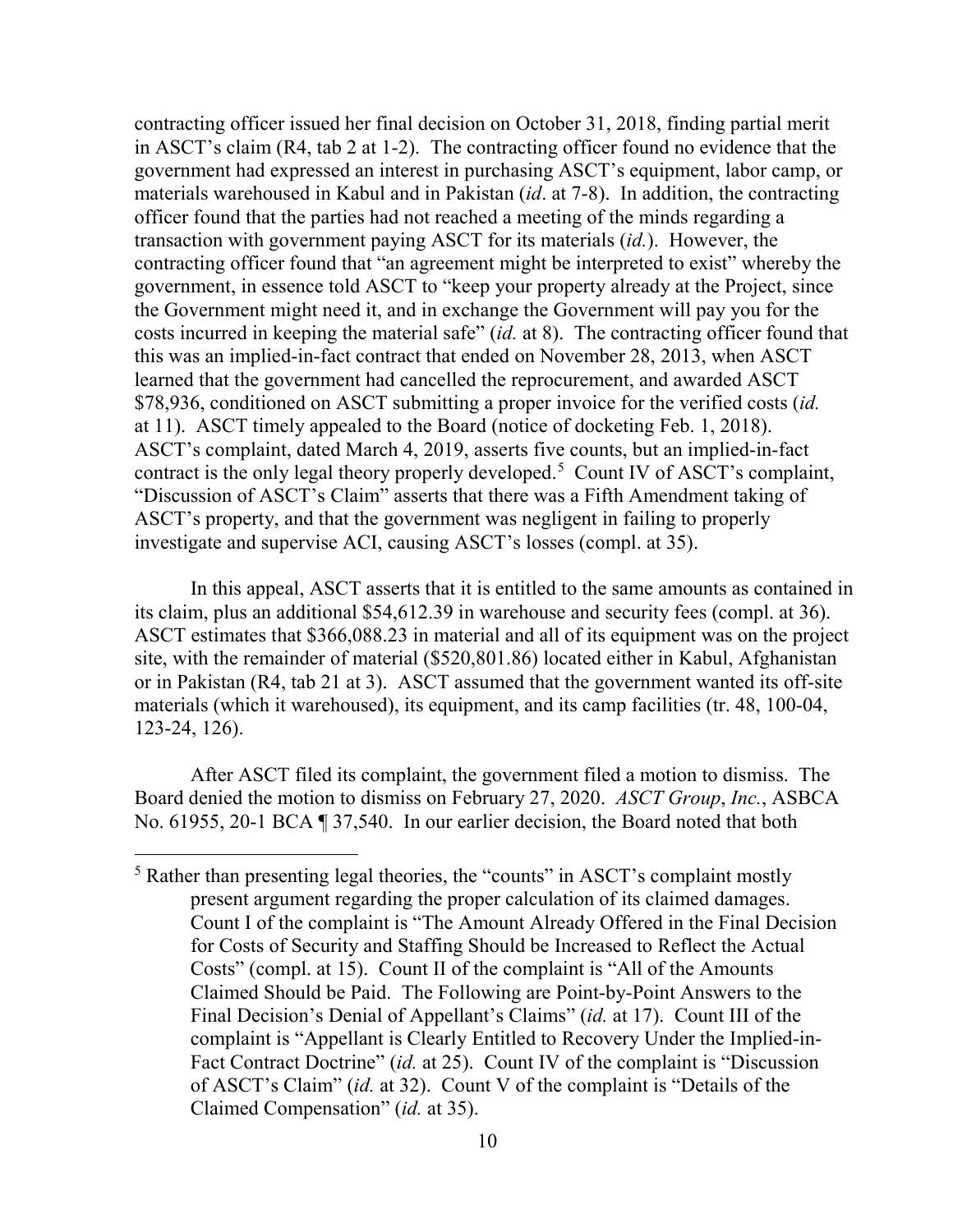parties "agree that the Board does not have jurisdiction over claims sounding in tort independent of a contract, and does not have jurisdiction of Fifth Amendment taking claims" and that ASCT had confirmed that it was only asserting a contractual cause of action. *Id.* at 182,289.

#### DECISION

 ASCT asserts that it is entitled to recover based on the existence of an impliedin-fact contract between the USACE and ASCT created by the contracting officer's statements at the February 14, 2013 meeting. The government disputes the existence of an implied-in-fact contract and additionally asserts that an implied-in-fact contract is precluded by the existence of an express contract between ACI and ASCT for the same materials, and, even if there were an implied-in-fact contract, the off-site materials, and camp facilities were not part of the contract.

#### **I. Implied-In-Fact Contracts**

 The Board possesses jurisdiction to entertain implied-in-fact contracts. In order to establish the existence of an implied-in-fact contract with the United States, ASCT must establish the same elements as for a written contract: (1) mutuality of intent to contract; (2) consideration; (3) unambiguous offer and acceptance; and (4) actual authority on the part of the government representative whose conduct is relied upon. *See*, *e.g*., *City of El Centro v. United States*, 922 F.2d 816, 820 (Fed. Cir. 1990). Like an express contract, an implied-in-fact contract must be based upon a meeting of the minds; however, the meeting of the minds is "inferred, as a fact, from conduct of the parties showing, in the light of the surrounding circumstances, their tacit understanding." *Trauma Service Group v. United States*, 104 F.3d 1321, 1326 (Fed. Cir. 1997) (quoting *Hercules Inc. v. United States*, 516 U.S. 417, 424 (1996)); *United Pacific Insurance Company*, ASBCA No. 53051, 03-2 BCA ¶ 32,267 at 159,624, *aff'd*, 380 F.3d 1352 (Fed. Cir. 2004).

### **II. ASCT Has Not Demonstrated the Existence of an Implied-In-Fact Contract**

 ASCT asserts that the implied-in-fact contract was created by its acceptance of an offer by the contracting officer, Mr. Boddie (app. br. at 15-21). Thus, we determine that the ASCT has satisfied the authority requirement. Similarly, ASCT's allegation that it maintained the materials on-site for use by the reprocurement contractor provides consideration (app. br. at 17-18). The government appears to concede that there was consideration for an implied-in-fact contract for the storage of ASCT's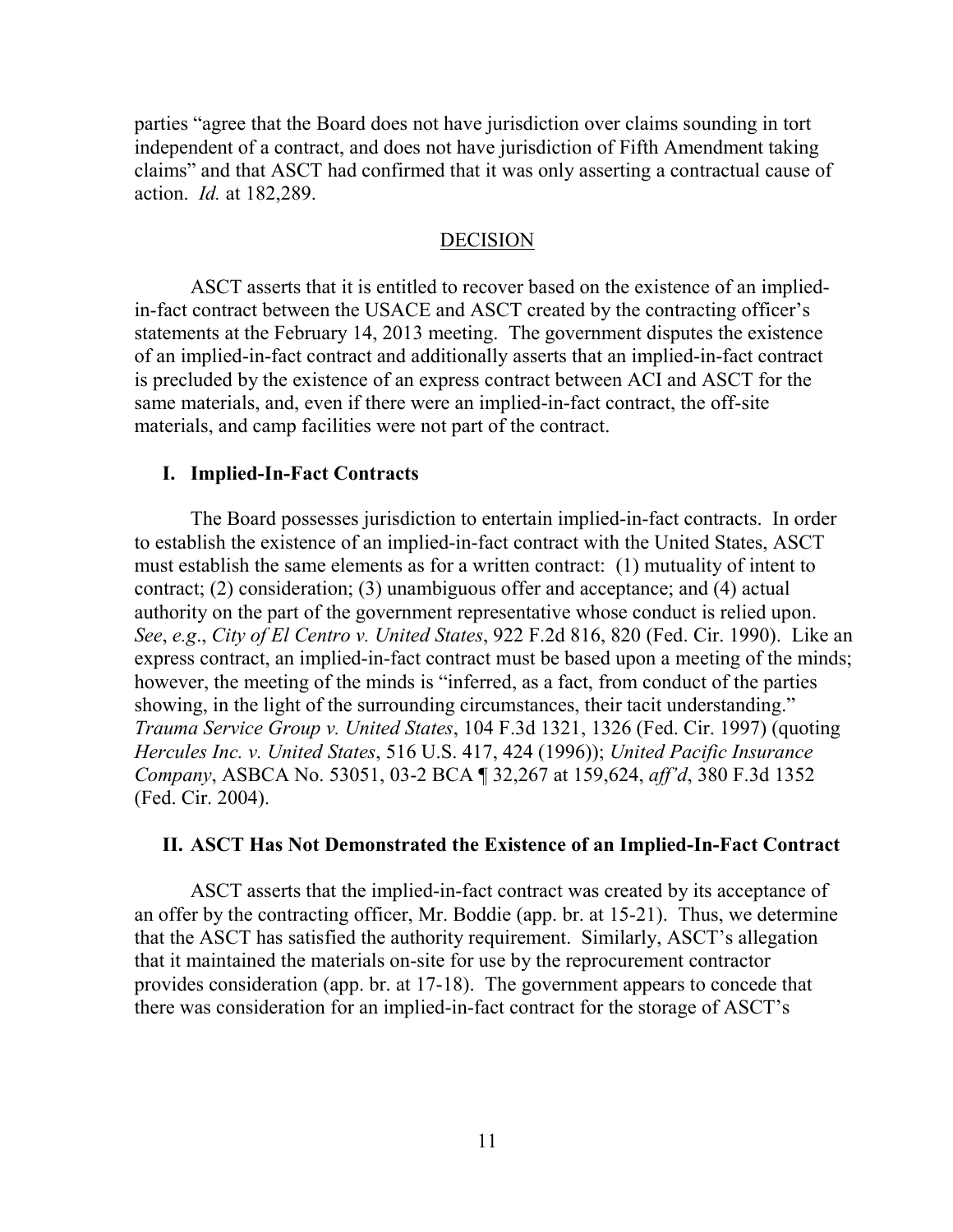materials, but not for a contract to purchase the materials (gov't resp. br. at 31). <sup>[6](#page-11-0)</sup> This leaves mutuality of intent to contract, and unambiguous offer and acceptance as the contract formation elements in dispute.

As noted in the findings of fact above, we hold that Mr. Boddie did not make a contractual offer at the February 14, 2013 meeting. Faced with conflicting statements regarding the February 14, 2013 meeting, we conclude the contemporaneous statements and actions of the parties to be of greater weight than the declarations submitted eight years after the fact. *See*, *e.g*., *Intermark Managed Servs*., *Inc.*, ASBCA Nos. 57654, 57655, 12-2 BCA ¶ 35,091 at 172,344 (quoting *Fincke v. United States*, 675 F.2d 289, 295 (Ct. Cl. 1982)). First, we look to the February 25, 2013 meeting summary email. Both Mr. Boddie and Mr. Azimi testified that the summary was consistent with the statements at the meeting (tr. 49-50, 95-96, 195-96).<sup>[7](#page-11-1)</sup> The email provides that "USACE has procedures that it *can use* to pay you for those materials so that they can be used to finish building the project. Please contact me if you are interested in selling those materials to USACE" (R4, tab 8 at 2) (emphasis added). The language of the email provides that the government *can use* its procedures and that the subcontractors should contact Mr. Boddie if they were interested in selling the materials. We do not interpret the email as making a binding offer to the subcontractors, rather Mr. Boddie invited expressions of interest in selling materials. This interpretation is consistent with the other contemporaneous statements in the record, and is consistent with Mr. Azimi's testimony that he understood that there were other steps that would need to be taken to reach an agreement with the government for the sale of the material (tr. 106-11). Thus, we hold that ASCT has not established the existence of an implied-in-fact contract for the sale or storage of its materials or equipment.

The subsequent communications between the parties are also insufficient to demonstrate the existence of an implied-in-fact contract. ASCT's March 14, 2013 response to the contracting officer stated that "as we owe most of the suppliers now for the procured materials, it would be of our mutual benefit to sell you our procured materials for your future plans. And [it] would be our pleasure to know how long will it take for the process, and what you would require us to send you" (R4, tab 9 at 3-4). Even allowing for a non-native English speaker, who might use more formal and less forceful language than a native English speaker, the email is clearly an inquiry as to whether the government would be interested in purchasing ASCT's supplies, rather than an email seeking to confirm the details of an existing agreement.

<span id="page-11-0"></span> <sup>6</sup> The government's brief does not challenge the existence of an implied-in-fact contract for ASCT's storage costs for February through November 2013 as found in the final decision.

<span id="page-11-1"></span> $<sup>7</sup>$  As both witnesses testified to the accuracy of the February 25, 2013 email as a</sup> summary of the February 14, 2013 meeting, we do not find the issue of the possibly missing audio recording to be relevant.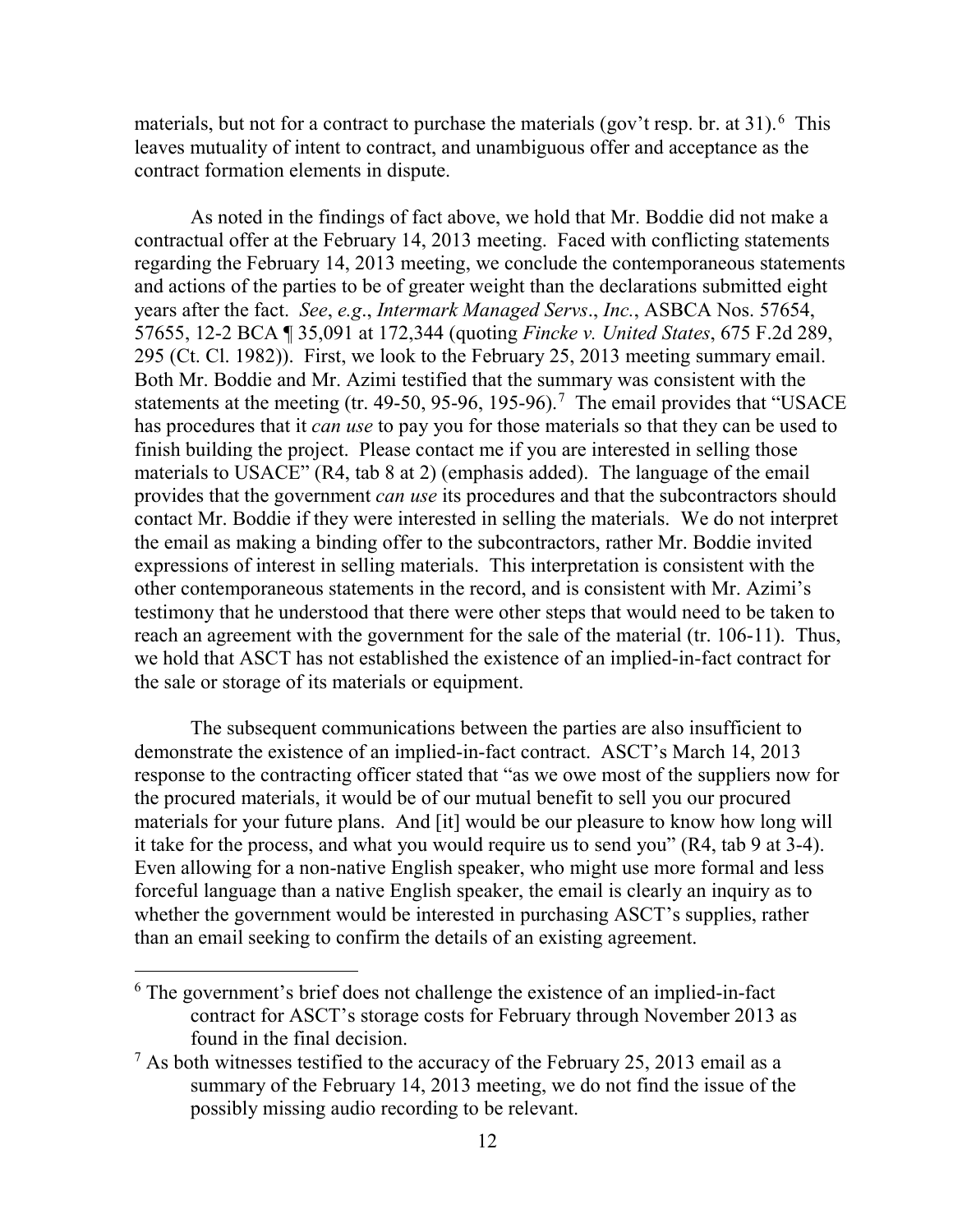Similarly, ASCT's March 25, 2013 email was an inquiry as to whether the USACE would purchase the material, rather than an email seeking to confirm an existing deal. Admittedly, the email starts with the statement that: "[a]s was requested from your side by email, and agreed in the meeting, it was stated that the procured material for this project that are not billed to ACI will be paid by USACE" (*id.* at 1). However, the email continues with the statement that: "neither a positive nor negative response have been clarified from your side for the procurements payment and processing" followed by a request that the USACE "please let us know, if these materials will be procured by USACE and paid to us or not?" (*id.*). At best, the email can be read as saying, "I thought we had a deal, but you haven't responded, please let me know." Unfortunately for ASCT, a statement that "I thought we had a deal" does not demonstrate a tacit understanding between the parties. *Trauma Service Group*, 104 F.3d at 1326.

ASCT additionally cites to the government's June 26, 2013 presentation to ACI's former subcontractors as an offer by the government to purchase its materials (app. br. at 23). However, the statements at the June 26, 2013 are, if anything, more clearly conditional than the earlier statements. After informing the subcontractors of a reduction in the scope of the project the government informed the subcontractors that "there is an opportunity for the subcontractors to have the materials they purchased for the original contract be used in the new contract" and requesting information from the subcontractors (R4, tab 11 at 1). The presentation additionally informed the subcontractors that they could remove their material from the site after demonstrating ownership (*id.*). The government's statement that there was an "opportunity" cannot be read as a binding offer.

In November and December 2013, ASCT emailed Navy Commander Jensen alleging that it had not removed its materials, and had incurred security and warehousing expenses based on the government's promise to procure the materials (R4, tab 14 at 1-4). But here, the e-mails read as if ASCT is alleging that the government failed to take a contemplated future action, not that that the government had agreed back in February to enter into a contract. The same is true with regard to the communications between ASCT's then counsel, Sher Saeedi, and Lieutenant Colonel Gary Davis, the District Chief of Contacting, in May 2014, where Mr. Saeedi indicated that ASCT wanted to "resolve this issue in an amicable way" (R4, tab 16 at 4) and that ASCT had been "left in a limbo by USACE with assurances of purchase of the goods at the site" (*id.*).

In April 2017, after ASCT sued ACI in Delaware state court, and settled that action, ASCT's then attorney contacted the government stating that "I am writing to gauge the Corps' interest in purchasing the materials ASCT maintains on the project site and to reimburse ASCT for expenses related to maintaining and securing the materials for the past several years" (R4, tab 32 at 1). In June of that year, ASCT's counsel again contacted the government, writing "[m]y client would like to know if the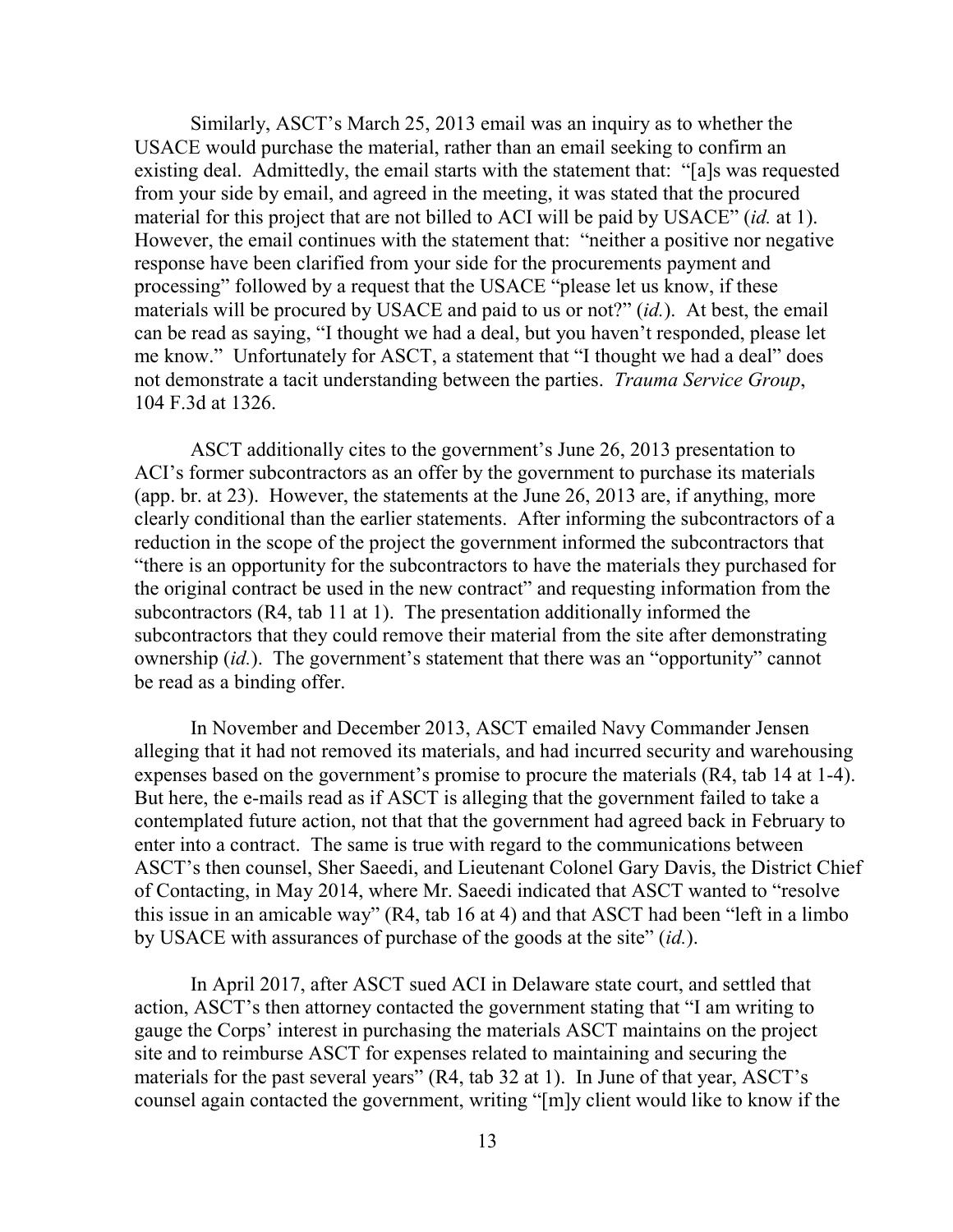USACE intends to negotiate a resolution to this matter or not" (R4, tab 17 at 1). Once again, these communications, predating ASCT's claim, can only be read as seeking a contract for the sale of the materials, and not as support for the existence of a meeting of the minds.

Moreover, the government's contemporaneous statements can only be read as conditional statements that something "could" happen. Statements of future intent do not constitute an offer. *See*, *e.g.*, *Linear Tech. Corp. v. Micrel*, *Inc.*, 275 F.3d 1040, 1050 (Fed. Cir. 2001); *Frazier v. American Airlines*, *Inc*., 434 F. Supp. 2d 279, 286-87 (D. Del. 2006), *aff'd,* 229 F. App'x 171 (3d Cir. 2007) (nonprecedential). The March 20, 2013, email from a government representative to Mr. Abdul Mateen Azimi, ASCT's Vice-President, provided that he did not "know how long the process will take," that it was "for the contracting officer to take action on," and that the government would "eventually (I think) process the stored materials for payment but the Contracting Officer is running the show." (R4, tab 9 at 2) Additionally, the June 26, 2013, presentation to the former ACI subcontractors informed them that "there is an opportunity for the subcontractors to have the materials they purchased for the original contract be used in the new contract . . . To take advantage of the opportunity, former ACI subcontractors must provide the contracting officer with documentation that proves that materials were purchased for the ACI prime contract, and not paid for by ACI ... USACE needs copies of invoices .... If materials are still on site, USACE also needs photographs showing the quantity of materials and their current location" (R4, tab 11 at 1). Once again, the presentation uses conditional language about this being an opportunity and not does not state that the government had already agreed to purchase the material. The presentation also provided that "[i]f a former ACI subcontractor wants to remove the company's materials from the RPTC site, the company has to provide acceptable proof of ownership, and then USACE will make arrangements to give the company access to the site to remove the materials" (*id.*). This statement is contrary to ASCT's assertion that it was directed to maintain its material on site and that the direction was never revoked. ASCT understood that if it wanted to remove its materials from the project it was free to do so as long as it could prove its ownership to the materials (tr. 113).

Additionally, we note that ASCT's April 10, 2017 communication "writing to gauge the Corps' interest in purchasing the materials ASCT maintains on the project site and to reimburse ASCT for expenses related to maintaining and securing the materials for the past several years" (R4, tab 32 at 1) is inconsistent with ASCT's current position that an implied-in-fact contract was created in 2013. ASCT attempts to downplay the communication as an attempt by its prior attorney to "nudge" the government into honoring its prior commitment (app. reply at 11). However, the communication makes no reference to an existing contract as would be expected if ASCT believed that such a contract already existed. As we have already determined that the 2013 communications did not create an offer by the government, we interpret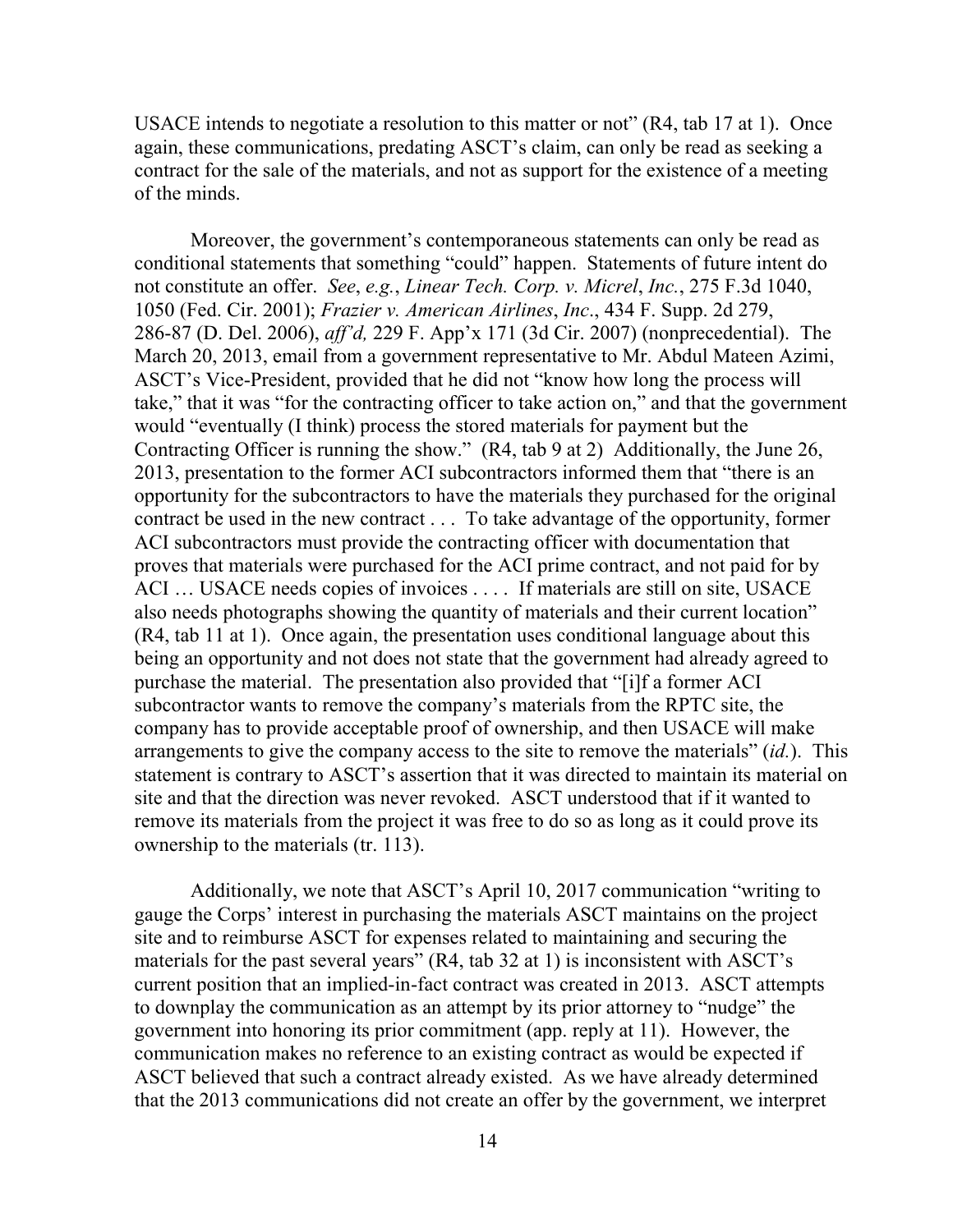this 2017 communication as being consistent with our holding that there was not an implied-in-fact contract created in 2013.

ASCT argues that offer, acceptance, and mutuality of intent to contract is demonstrated through its performance. According to ASCT, the fact that it secured its material and kept the material on site is evidence of acceptance by performance. (App. br. at 16-17). ASCT asserts that its actions evidence the existence of the contract because, without an agreement, it would have removed its materials and sold the materials to others (*id.* at 18). However, ASCT also makes the conflicting argument that the materials were made to specification for the police station and "would have been very difficult to sell" *(id.* at 18-19). If the material would be "very difficult to sell" ASCT's decision to leave the materials on site is more likely evidence of ASCT's hope of a possible sale to the government, than evidence of performance of an implied-in-fact contact.

ASCT additionally speculates that the government was "under great pressure to make a binding offer" to get the subcontractors back to work (app. br. at 19). ASCT cites no evidence for this "great pressure" and we do not deem it sufficient to support a finding of mutual intent to contract. Similarly, ASCT's speculation that "it is reasonable to assume the Army had to offer to pay outstanding expenses" (app. reply at 15) is not evidence that scope of the purported implied-in-fact contract included off-site materials and equipment.

The government relies upon our holding in *Intellicheck*, *Inc.*, ASBCA No. 61709, 21-1 BCA ¶ 37,892 for the proposition that simply maintaining the status quo with respect to the property is not conduct consistent with the existence of an implied-in-fact contract (gov't resp. br. at 30-31). In *Intellicheck* the appellant was a subcontractor on a multiple award contract with the Navy. As part of its performance, Intellicheck had possession of certain government property that was to be returned to the Navy at completion of the task order. In September 2013, the prime contractor filed a claim related to additional labor costs. The matter was appealed to this Board in March 2014, and was settled in August 2014. However, Intellicheck had not received instructions for the return of the property, and did not release the last of the property to the Navy until the end of December 2015. *Intellicheck*, 21-1 BCA ¶ 37,892 at 184,029. Intellicheck subsequently submitted a claim asserting an implied-in-fact contract for its costs of storing and maintaining the Navy property. *Id.* at 184,029-30. The Board held that no implied-in-fact contract had been formed because Intellicheck had not demonstrated the existence of mutuality of intent, and an unambiguous offer and acceptance. "In order to establish mutuality of intent, appellant must show, by objective evidence, the existence of an offer and acceptance." *Id.* at 184,131 (citing *Guardian Safety & Supply LLC d/b/a Enviro Safety Products*, ASBCA No. 61932, 19-1 BCA ¶ 37,333 at 181,561 (in turn citing *Anderson v. United States*, 344 F.3d 1343, 1353 (Fed. Cir. 2003))). "Once an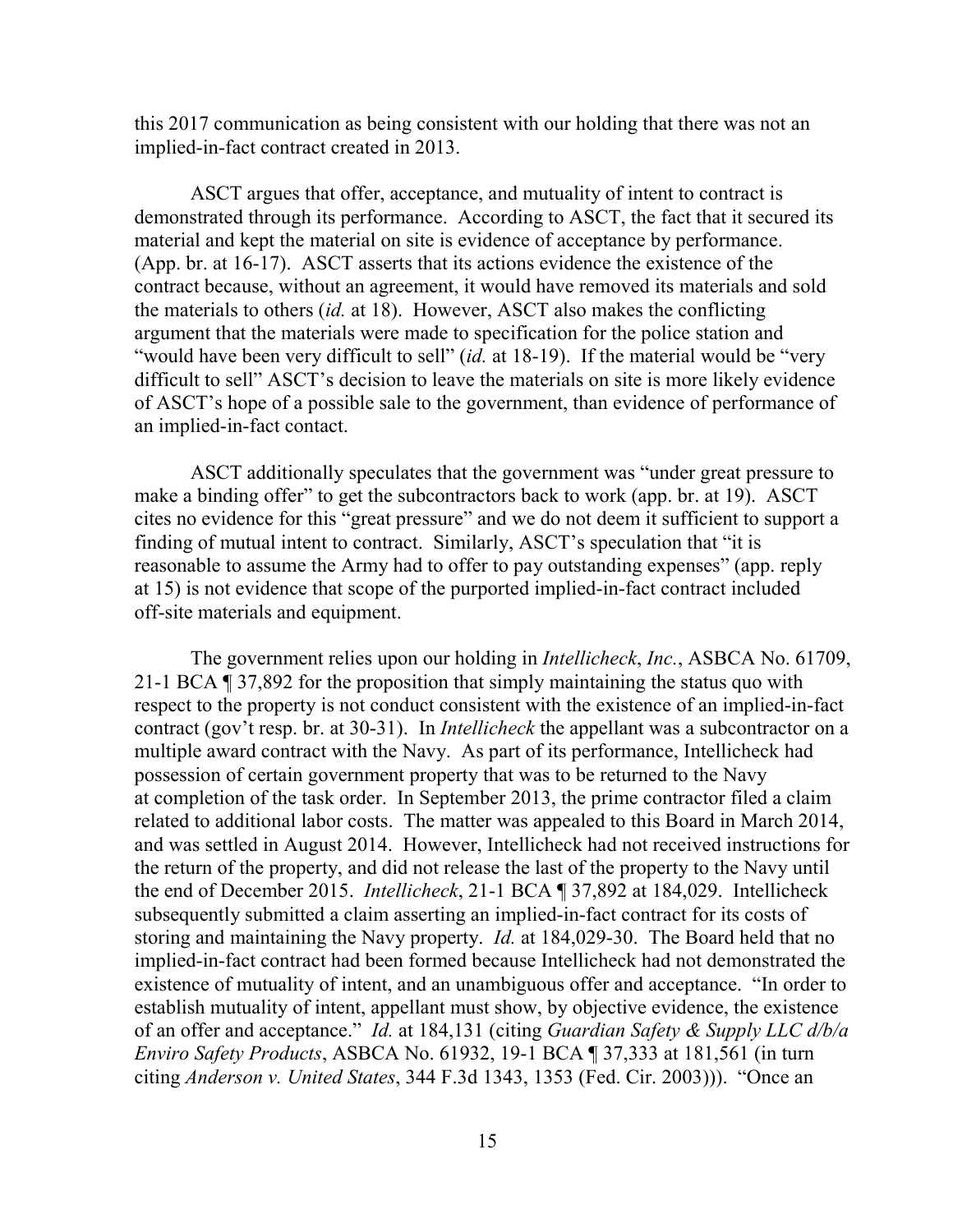offer is made, 'acceptance of the offer [must] be manifested by conduct that indicates assent to the proposed bargain.'" *Id.* (citing *Guardian Safety & Supply*, 19-1 BCA ¶ 37,333 at 181,561 (in turn quoting *Northrop Grumman Sys. Corp. Space Sys. Div.*, ASBCA No. 54774, 10-2 BCA ¶ 34,517 at 170,237)).

*Intellicheck* differs from the appeal before us in several aspects; however, the holding is instructive. As explained above, we do not find the statements at the February 14, 2013 meeting, or in the February 25, 2013 email, to have constituted an offer. Thus, we reject ASCT's argument that it accepted the offer by performance. Rather, we hold that ASCT's communications with the government formed the offer. There is no evidence of conduct by the government that can objectively be seen as assenting to the implied-in-fact agreement. *Intellicheck*, 21-1 BCA ¶ 37,892 at 184,031; *Guardian Safety & Supply*, 19-1 BCA ¶37,333 at 181,561. Simply put, the government's inaction is not evidence of the formation of an implied-in-fact contract.

ASCT additionally cites as "evidence" of an implied-in-fact contract statements by the contracting officer in the final decision (app. reply at 8 ("The Government has already found that this communication was sufficient to create an implied-in-fact contract to pay ASCT to secure its materials on site when ASCT accepted the offer by continuing to pay the costs needed to store and secure the materials after February 25, 2013")). However, the contracting officer's final decision is reviewed by this Board *de novo*. *See* 41 U.S.C. § 7104(b)(4) (action brought before the Board proceeds *de novo*); *Wilner v. United States*, 24 F.3d 1397, 1401-02 (Fed. Cir. 1994) (appeal to board or court from contracting officer's final decision is *de novo*). Thus, the statements of the contracting officer, in this appeal, an individual different from the contracting officer that made the February 2013 statements at issue, are not entitled to any deference. That said, the government has not requested that we overturn the contracting officer's final decision. Rather the government requests that the "contracting officer's final decision on this matter stand" (gov't resp. br. at 41). Thus, although we do not find the existence of an implied-in-fact contract for ASCT's storage costs from February through November 2013, we do not disturb the contracting officer's final decision.

ASCT also dismisses the lack of price discussions as irrelevant to the question of contract formation. While ASCT is correct that a failure to agree on a price does not undermine other evidence of mutual assent (app. reply at 9 (quoting *Gardiner*, *Kamya & Assocs*., *P.C. v. Jackson*, 369 F.3d 1318, 1322 (Fed. Cir. 2004))) here we determined that evidence of mutual assent is lacking. Once there is evidence of intent to contract, the price term can be supplied, but here there was no mutual intent to contract, and the lack of pricing discussions is further evidence that an implied-in-fact contract was not created.

Having determined that ASCT has not established the existence of an implied-infact contract, we need not reach ASCT's arguments regarding the inclusion of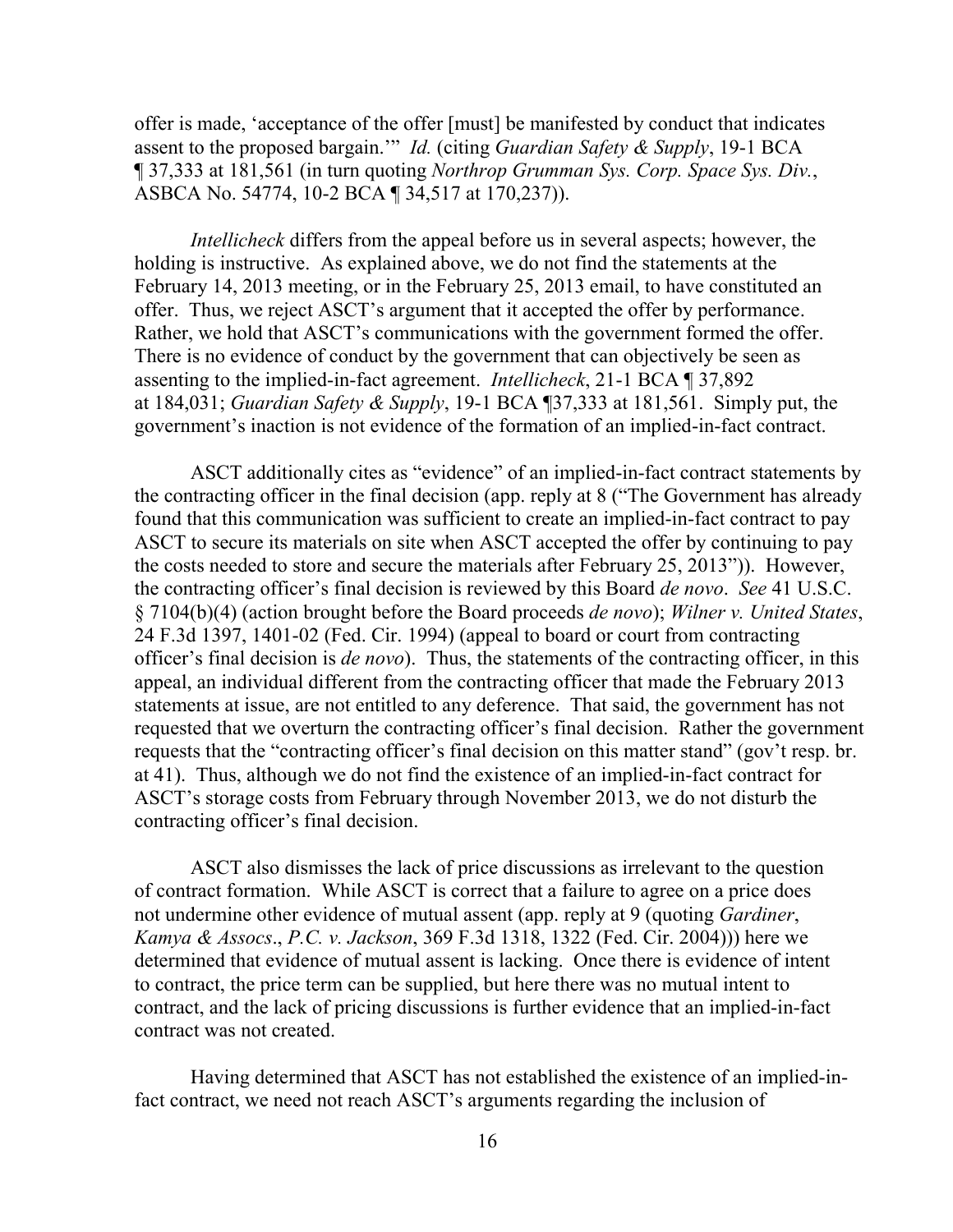equipment and off-site materials in the alleged contract (app. reply at 15-19), or ASCT's arguments interpreting its settlement agreement with ACI (app. reply at 13-15).

 Having found that ASCT has not demonstrated the existence of an implied-in-fact contract, we hold that ASCT's other asserted bases for recovery are not properly before us, are beyond our jurisdiction, or both. ASCT asserts that the government breached its duty of good faith and fair dealing (app. br. at 35-40). However, ASCT did not present a breach of the duty of good faith and fair dealing in its claim to the contracting officer (R4, tab 3). Accordingly, we lack jurisdiction to entertain this allegation. *See*, *e.g*. *M. Maropakis Carpentry*, *Inc. v. United States,* 609 F.3d 1323, 1327 (Fed. Cir. 2010) (citing *James M. Ellett Constr. Co. v. United States*, 93 F.3d 1537, 1543 (Fed. Cir. 1996))*.* Even if we possessed jurisdiction to entertain the argument, it would fail because we held above that there was not an implied-in-fact contract between the USACE and ASCT. Without a contract, there can be no breach of the duty of good faith and fair dealing. *See*, *e.g*., *Scott Timber Co. v. United States*, 692 F.3d 1365, 1372 (Fed. Cir. 2012) (holding that the government "could not have breached the covenant of good faith and fair dealing by its pre-award conduct because the covenant did not exist until the contract was signed"); *Tug Hill Constr*., *Inc.*, ASBCA No. 57825, 14-1 BCA ¶ 35,777 at 175,024, *aff'd*, 622 F. App'x 914 (Fed. Cir. 2015) (nonprecedential).

 To the extent that ASCT's complaint can be interpreted as asserting a Fifth Amendment taking of its property, or a claim for negligence in selecting the prime contractor, ASCT disclaimed these theories in our prior decision, and they need not be addressed here. *ASCT Group*, 20-1 BCA ¶ 37,540 at 182,289.

#### **CONCLUSION**

 For the reasons stated above, the appeal is denied. The contracting officer's final decision, dated October 31, 2018, and awarding appellant \$78,936, subject to ASCT submitting a proper invoice, remains in effect.

Dated: April 26, 2022

DAVID D'ALESSANDRIS Administrative Judge Armed Services Board of Contract Appeals

(Signatures continued)